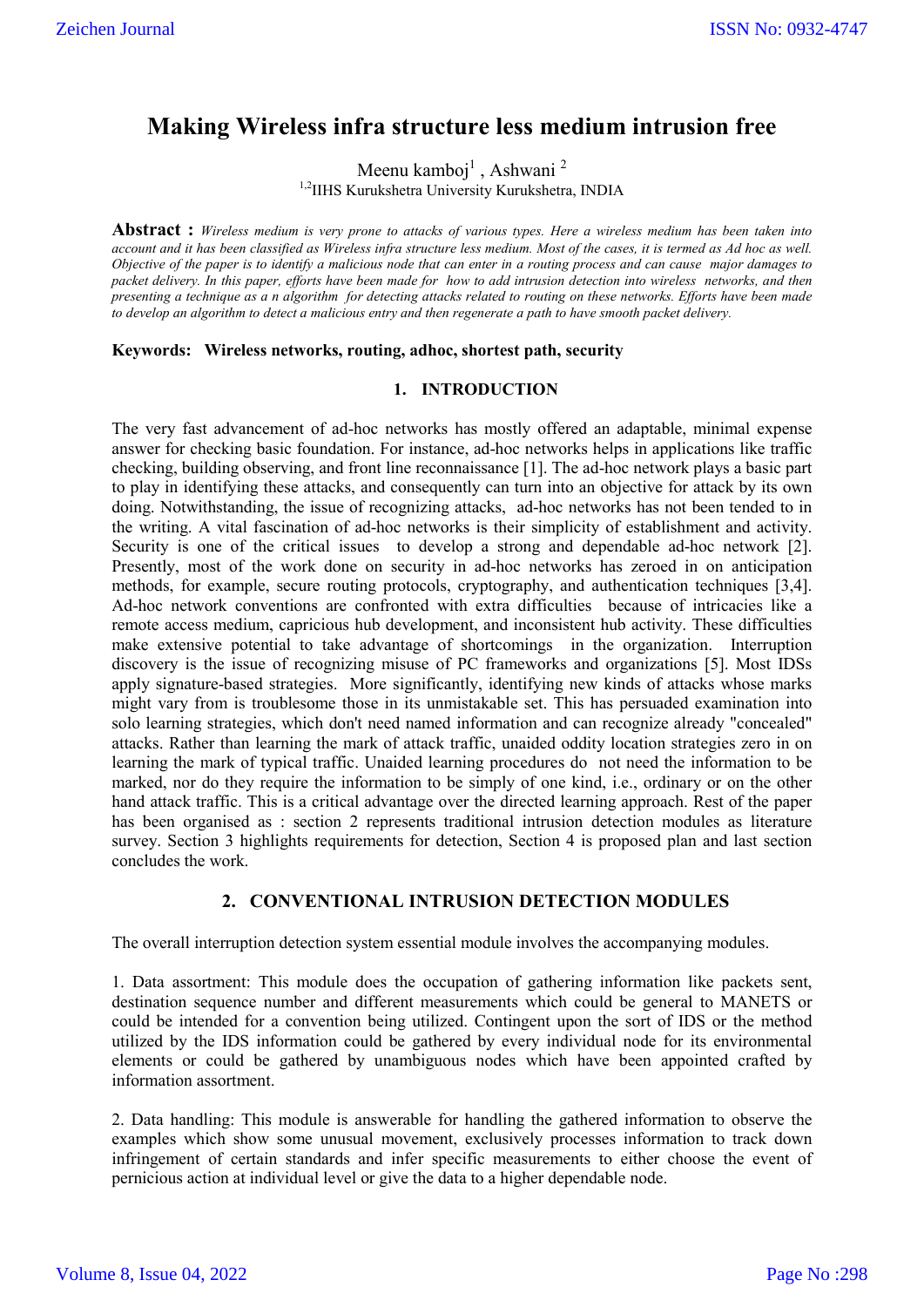3. Intrusion detection and mitigation: This module induces from the information, what sort of attack it is and which is the guilty party node. Makes the choice about the move that will be taken so the noxious node might be punished. The recognizable proof of an attack might be finished by a singular node and it might send a caution to neighborhood or it very well may be a general node given liability regarding distinguishing interruption in the event that occurring and private every one of the nodes under its locale about which is the vindictive node and how is to be moderated the attack.

# **3. REQUIREMENTS FOR AN INTRUSION DETECTION SYSTEM**

Any intrusion detection system should satisfy specific arrangement of prerequisites

1. Intrusion detection system play out its errand utilizing least required system assets like battery power, computational force of the node on which conveyed.

2. It ought to create just impressive measure of control messages for its execution to speak with different nodes so the generally accessible scant data transmission isn't exhausted. So transmission capacity is significantly made accessible for information correspondence.

3. It shouldn't acquaint new openings for attacks with the system.

4. Performance of IDS ought not be impacted by changing node versatility, geography of the MANET

5. If it an agreeable or progressive based arrangement then it ought to take care that the conclusive nodes obligation is pivoted uniformly among every one of the nodes so that computational overburdening isn't finished.

# **4. PROPOSED ALGORITHM**

This section discusses the algorithms that have been proposed and implemented for identifying intruder malicious nodes in a MANET. Implementation has been done using NS2 simulator which is one of the most prominent tool used for implementation amongst researchers. Mostly solutions that have been proposed by researchers apply techniques which work on the audit data collected from the operational network and for this purpose collaborative effort is made by all the nodes in the network. Solutions that have been proposed by researchers are computational intensive and require lot of control information to be exchanged between the nodes during network operations which consume scarce resource that is bandwidth and also computations are time expensive.

#### **Algorithm:**

Protocol on which changes have been incorporated are AODV. To make the process trustworth and more realistic it has been assumed that Source and Destination nodes are secured and not malicious.

**Step1.** Route Request occurs form Source to a destination node  *Broadcast route request (RREQ) message as normal AODV operation.*

**Step2.** Reply messages acknowledged . *Source node collects all the route reply (RREP) messages it gets in response to the RREQ message broadcasted in step1.* 

**Step3.** Loop for message 1 to n., Where (n is the total number of received RREP messages) **If the RREP message is from Destination node Store this message separately.** 

**else**

#### **Store RREP message in a table called Final-RREP-table**

**Step4.** If RREP from Destination node is not received by source node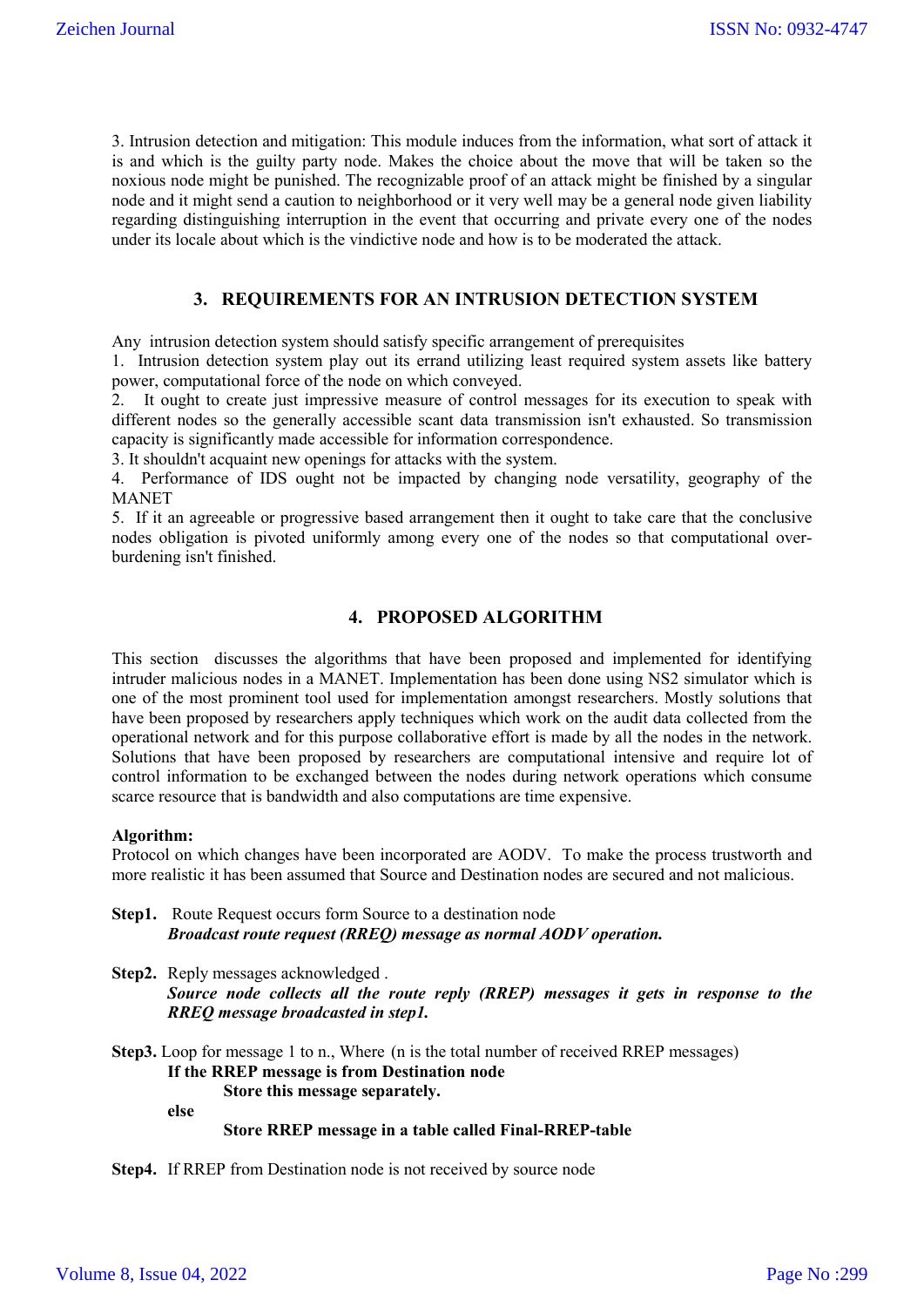### **Follow step5 to step 9 Else Follow step10 to step12.**

**Step5.** Apply Destination Sequence number *Consider Destination sequence numbers in RREP messages in Final-RREP-table as input Obtain two arrays of destination sequence numbers and hence two arrays of related node information* **Step6.** Insert all the RREP messages to a table called malicious-Table. **Step7.** Apply *Consider Hop count of RREP messages in intermediate-RREP-table as input Obtain two arrays of Hop count and hence two arrays of related node information* **Step8.** Update Route table *Appends all the RREP messages from the array to malicious-table*  **Step9.** Send data *send data to destination through intermediate node except those in malicious-table.* **Step10.** Apply  *Take Destination sequence numbers in the RREP messages in Final-RREP-table as input Keeping Destination sequence number of RREP message received from destination node . Obtain two arrays of destination sequence number and hence two arrays of related node* 

**Step11.** Update Route

*information*

*Inserts all the RREP messages from the array to a table called malicious- table*

**Step12.** *Choose to send data to destination through node except those in malicious-table.*

## **SIMULATION RESULTS**

The ad hoc environment is accessible to both legitimate network users and malicious attackers. Moreover, as the wireless links are highly error prone and can go down frequently due to mobility of nodes, therefore, stable and secure routing over MANET is still a very critical task due to highly dynamic environment. An effort has been carried out to propose a NEW Scheme by taking AODV as base protocol. Experimental analysis of NEW Scheme and AODV has been done by carrying out simulation over Network Simulator (*Version:* NS-2.34). The results have been derived by using selfcreated network scenarios for varying number of mobile nodes. The scenarios have been generated using tcl script and the output is analyzed using trace and nam files. The same scenarios are executed for both the protocols to evaluate their performance. The performance metrics used for analysis are packet delivery ratio, average end-to-end delay, network throughput. Based on the experimental analysis, recommendations have been made about the significance of either protocol in various situations. It has been concluded that the proposed protocol i.e. NEW Scheme provides a robust, stable and secured routing strategy for adhoc cases. Varying number of UDP connections/traffic agents have been used to analyze the traffic. The mobility model used is random waypoint model in a square area. The area configurations used are 670 meter x 670 meter for 10 nodes. The packet size is 512 bytes. The simulation run time is 600 seconds

# **Scene-1 : 10 nodes Packet Delivery ratio w.r.t. Pause time**

Area considered is  $670 \times 670$  and simulation run time is 600 seconds during pattern analysis of 10 nodes using TCP traffic agents both with respect to varying speed and pause time. Random waypoint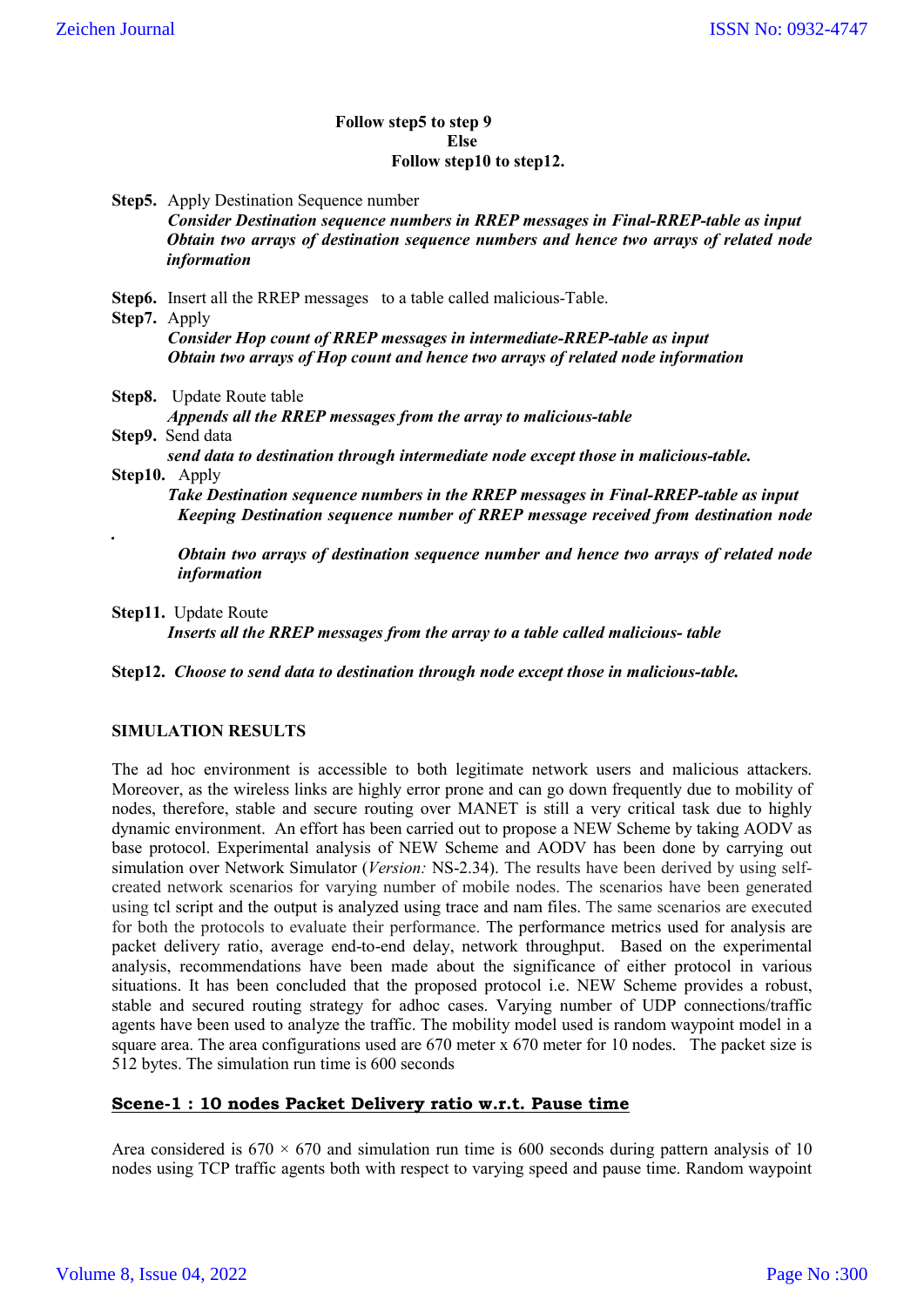model is used. Connections using agents to transfer data are 3. Speed has been maintained at 1 meter per second. Pause time has been varied from 100 to 600. Where pause time of 100 shows maximum movement and 600 shows almost very late movement of nodes. Three parameters or metrics used are Packet delivery ratio, End to end delay and Throughput.

Graph-1 is representation of Packet delivery ratio calculated with pause time varying. Pause time of 100 means faster movement i.e. nodes start moving exactly after 100 ms and 600 shows least movement as nodes start moving at 600 ms. It is clear from Graph that In Normal case, PDR is high and reaches almost 100 percent. When a Malicious Node enters, data packet loss occurs and there is fall in PDR. Proposed scheme then takes care of the delivery ration and graph shows it. At high pause time where movement of nodes is slow then proposed scheme touches the Mark of normal case as well.



**Graph1 : PDR with Pause time and 10 nodes**

Graph 2 is representation of Throughput calculated with pause time varying. Graph 3 is representation of average end to end delay caused in transfer of packets from source to destination.



**Graph 2 : Throughput with pause time and 10 nodes**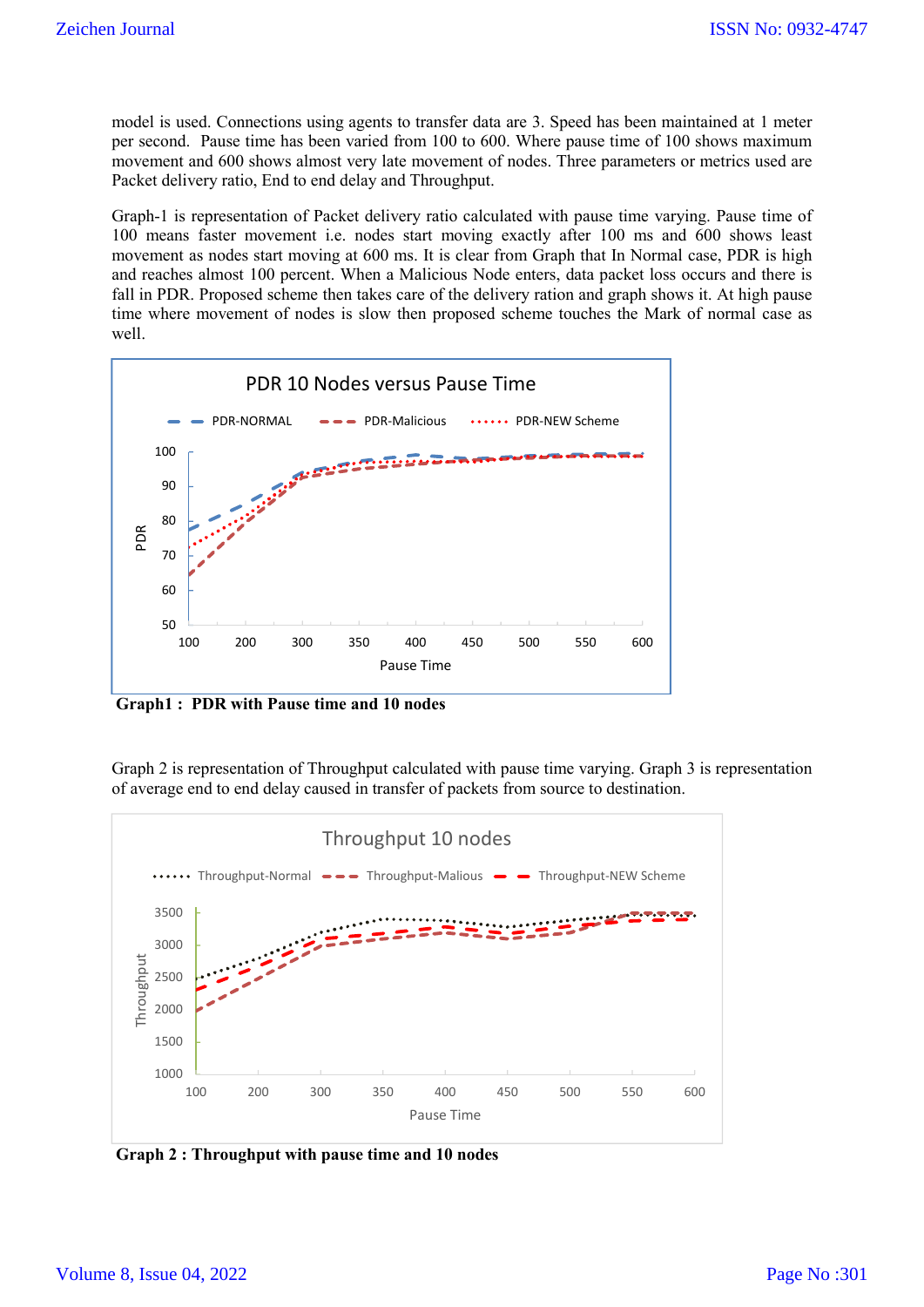

**Graph 3: Delay with pause time and 10 nodes**

The graph is representation of end to end delay with respect to pause time. It is very clear that in Normal case i.e. in normal AODV, though the delay occurs, but it is nominal as protocol is able to find new route quickly. In case of malicious nodes, there is more delay, it is caused actually by non reply of destination nodes, or more so by no reply messages by broken route. This has been tried to resolve using New scheme. As shown in graph there is more delay than Normal case, but is very genuine as New scheme make more calculations in finding out optimum route and then updating route tables. So delay is more but definitely it is justified as it gives more packets at delivery.

# **Scene-2 : 10 nodes Packet Delivery ratio w.r.t. Speed**

Area considered is  $670 \times 670$  and simulation run time is 500 seconds during pattern analysis of 10 nodes using TCP traffic agents both with respect to varying speed and pause time. Speed has been taken as variant from 1 meter per second to 10 meters per seconds. Pause time has been fixed at 100. Where pause time of 100 shows maximum movement of nodes.

**Graph 4** is representation of Packet delivery ratio calculated with speed varying. Speed of a meter per second shows slower movement where as speed of 10 meters per second means faster movement i.e. nodes start moving as a car moving in a street at a speed of appx 20 miles per hour.



**Graph 4: PDR with speed and 10 nodes**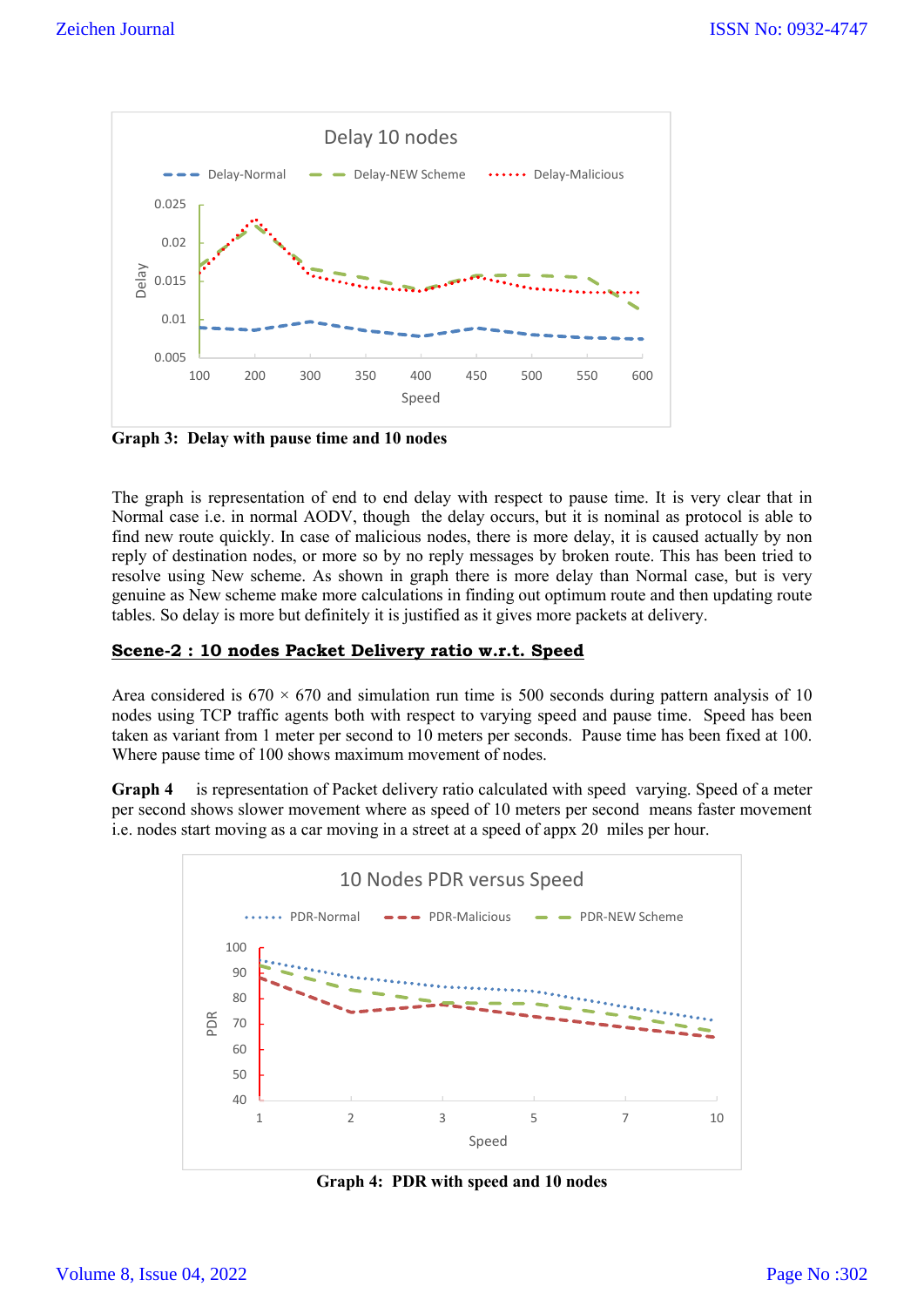It is clear from Graph that In Normal case, PDR is high and reaches almost 100 percent. When a Malicious Node enters, data packet loss occurs and there is fall in PDR. Proposed scheme then takes care of the delivery ratio and graph shows it. At high speed time where movement of nodes is very fast then proposed scheme touches the Mark of normal case as well. It is clear that as speed increases there is more drop in PDR , this is case because faster movements causes more route breaks and more drops.

Throughput can be termed as packets delivered per unit time. Graph -5 is representation of Throughput calculated with speed varying.



**Graph 5 : Throughput with speed and 10 nodes**

The graph shows throughput with speed as a function. New scheme is able to touch the Normal AODV scheme almost touching same level by 2m/s onwards. It is obvious that malicious node causes drop but new scheme is able to resolve issue very quickly and reaches to maximum potential very soon.